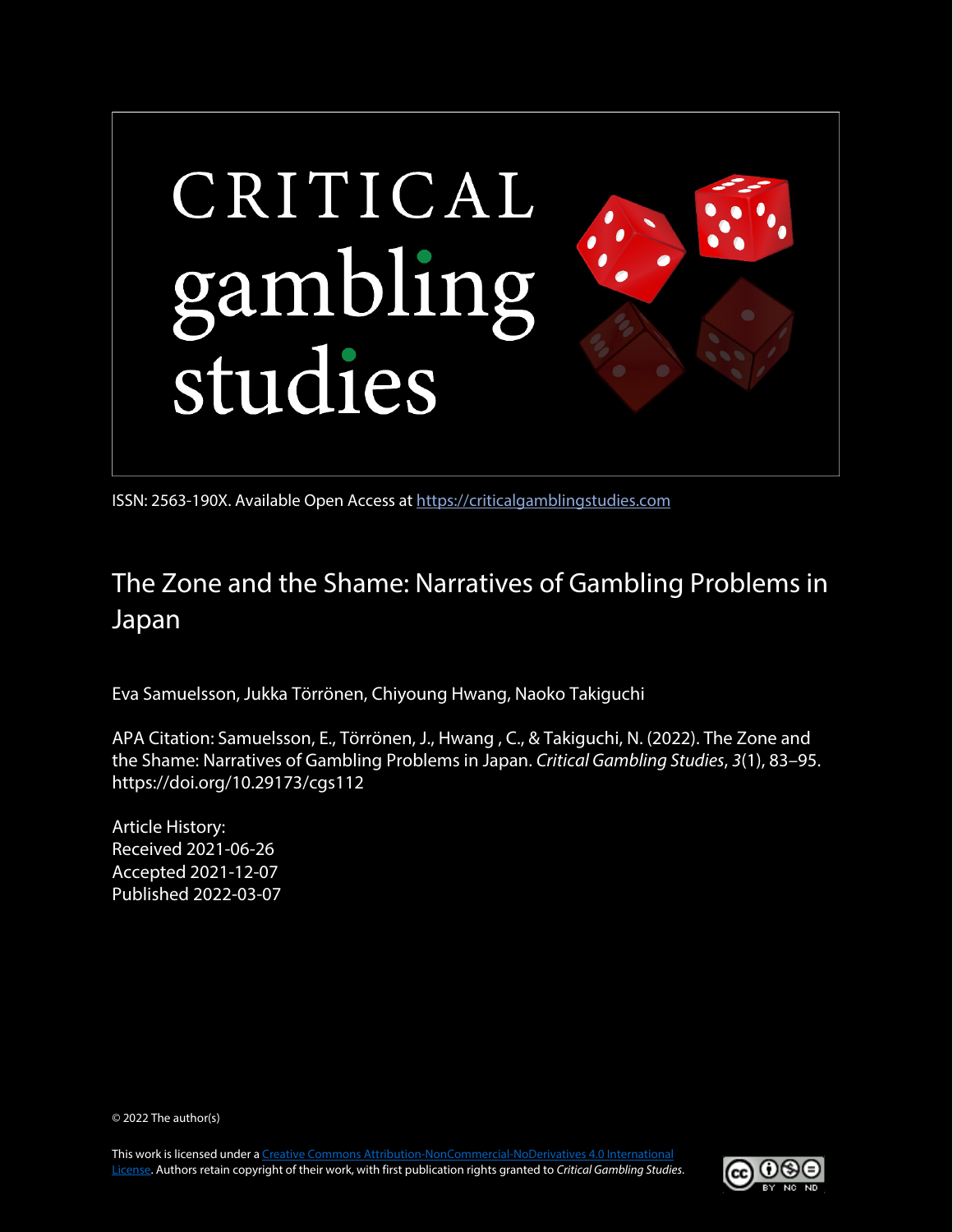

## **The Zone and the Shame: Narratives of Gambling Problems in Japan**

Eva Samuelsson <sup>a [1](#page-1-0)</sup>, Jukka Törrönen <sup>b</sup>, Chiyoung Hwang <sup>c</sup>, Naoko Takiguchi <sup>d</sup>

<sup>a</sup> *Department of Social Work, Department of Public Health Sciences/SoRAD, Stockholm University*

*<sup>b</sup> Department of Public Health Sciences/SoRAD, Stockholm University*

*cDepartment of Health Promotion and Human Behavior, Graduate School of Medicine, Kyoto University*

*dDepartment of Sociology, Otani University*

**Abstract:** Japan has one of the highest rates of severe gambling problems in the world. However, the gambling forms that cause the most harm—pachinko and pachislot—are not recognized as gambling in the key legislation. They are understood as entertainment. On the basis of two group interviews with those who have experienced problems with gambling, this study explores how they have dealt with the shame, guilt, and stigma of pachinko-related gambling problems. The narrative analysis shows that the participants carry self-stigma as a result of self-reproach and others' condemnation of their behavior. Feelings of shame, guilt, and fear of being stigmatized have distinctly hindered the process of seeking help. The participants describe how their gambling, which they had attempted to limit, had led to isolation from normal life. The isolation and the failures to control the gambling increased their feelings of shame and destructive behavior. Considering the characteristics of the zone, the loss of self, and the shame, guilt and stigma of failing to control excessive pachinko gambling, it is unreasonable to place the main responsibility on the individual gambler. To reduce gambling harms in Japan and the stigma associated with pachinko and pachislot problems, these gambling forms need to be acknowledged as public health concerns and categorized as gambling in the legislation.

*Keywords:* Japan, pachinko, shame, stigma, help-seeking, narratives

Article History: Received June 26, 2021; Accepted December 7, 2021; Published March 7, 2022 Available Open Access from<https://doi.org/10.29173/cgs112>

### **Introduction**

Japan is one of the countries with the highest prevalence of severe gambling problems in the world (Mori & Goto, 2020) and it has faced vast negative economic, social, and health-related consequences for gamblers and their significant others (Moriyama, 2016). The gambling forms that cause the greatest harms – pachinko and pachislot (Toyama et al., 2014; Higuchi & Matsushita, 2017) – are, however, not regarded as gambling but rather as entertainment. Because the transaction between prizes and money occurs not in the pachinko parlors but in nearby shops, pachinko and pachislot are not treated in the gambling legislation (Penal Code, n.d.; Brooks, Ellis & Lewis, 2008). Regulation has thereby been lacking, which is one of the contributing factors behind the high prevalence of gambling problems in Japan (Komoto, 2014). The labeling of pachinko and pachislot as "entertainment" is problematic in the sense that it neglects the harms related to such activities, contributes to the division of

"capable" gamblers versus "incapable" gamblers, and enhances the stigmatization of those who cannot handle the risks inherent in these activities. Framing gambling as "entertainment" is part of the international gambling industry's ambition to position gambling as harmless fun (Francis & Livingstone, 2021). Responsible gambling (RG) as a concept was originally developed by the gambling industry as a response to community concerns about the harmful effects of gambling. A tripartite model was proposed where governments, industry, and individual gamblers should share the responsibility to minimize gambling-related harm. But the ultimate "burden of gambling responsibly" is placed on the individual gamblers (Blaszczynski et al., 2011, p. 567). If the problem is perceived to be connected to the product itself, the responsibility would be placed on the producer or provider of the harmful game. If the problem instead is located within the individual consumer as incapable, irresponsible and lacking in selfcontrol, the responsibility and accountability is thereby

<span id="page-1-0"></span><sup>&</sup>lt;sup>1</sup> Corresponding author. Email: eva.samuelsson@socarb.su.se



© 2022 The author(s) This work is licensed under [a Creative Commons Attribution-NonCommercial-NoDerivatives 4.0 International License.](https://creativecommons.org/licenses/by-nc-nd/4.0/)  Authors retain copyright of their work, with first publication rights granted to *Critical Gambling Studies*.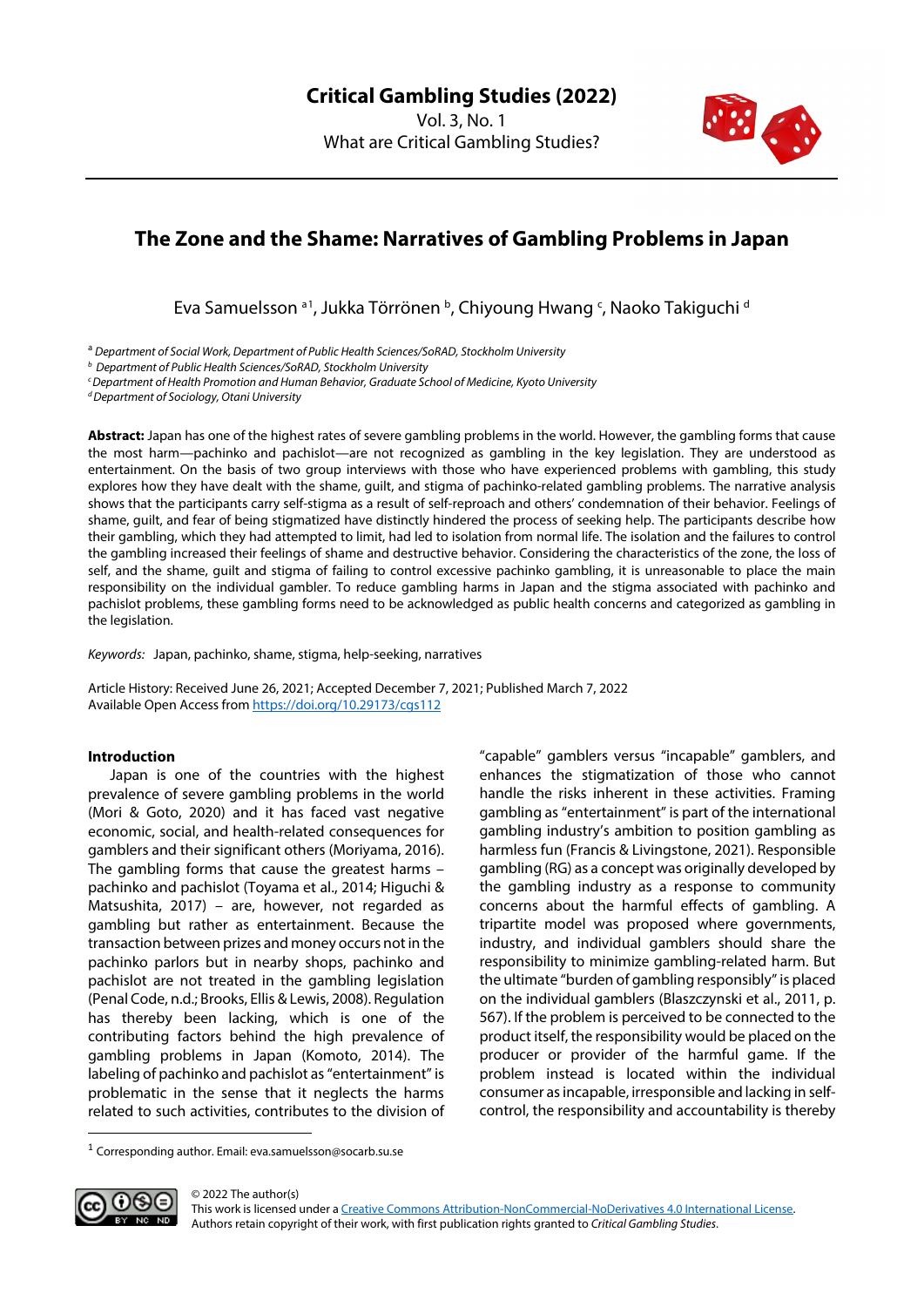assigned to the gambler him-/herself. This responsibilization process has the potential consequence that the gambler internalizes the blame (Alexius, 2017), without taking into consideration the gambling industry's role in designing and selling harmful products (i.e., Orford, 2019), the banking sector's inclination to offer fast loans with high interest (i.e., Swanton, Gainsbury, & Blaszczynski, 2019), and the failure of the government to regulate the gambling market to prevent harm on the population level (i.e., Adams & Rossen, 2012). Excessive gambling habits and the negative consequences that follow are often associated with feelings of shame and guilt and stigma. Previous studies show that electronic gambling machine (EGM) gamblers are particularly stigmatized (Miller & Thomas, 2017) and that responsible gambling discourses in fact contribute to stigmatization, by focusing on personal responsibility (Miller & Thomas, 2018). There is, however, a lack of research illustrating the lived experiences of specifically pachinko and pachislot gamblers, and how they relate to shame, guilt and stigma within a Japanese context. This article aims to fill this knowledge gap.

## *Pachinko and Pachislot Problems in Japan*

Gambling policy in Japan has been intentionally inconsistent, by banning all gambling apart from lotteries and certain horse, bicycle, boat and motorcycle betting (Penal Code n.d.; Mori & Goto, 2020) but tolerating an extensive and harmful pachinko industry (Cassidy, 2020). An estimated 3.2 million people (3.6% of the population) have had severe gambling problems at some point in their lives (Higuchi & Matsushita, 2017), which is significantly more than in many other countries (Imai, 2018). In the latest national survey, 2.2% of the population is estimated to have severe gambling problems in the last year (SOGS 5+) (Matsushita, Nitta & Toyama, 2021). Pachinko and pachislot gambling are the largest leisure activities, with parlors in abundance in Japanese society (Ino, Iyama & Takahashi, 2020). Pachinko is a hybrid of pinball and slot machine where small metal balls are launched into a track possibly releasing more balls. Pachislot is faster, and the gambler can press different buttons to make the wheels stop spinning. The more balls the gambler obtains, the higher the value of the price exchanged. The prizes are commodities (pens, lighters, electronic devices, etc.) that are exchanged for money in adjacent shops (*keihin kokan-jo*) (Roberts & Johnson, 2016).

Despite a decline of the pachinko and pachislot industry during recent years, especially during the Covid-19 pandemic when the parlors were required to close, about 7.1 million inhabitants continue to gamble in pachinko parlors, where they generated the equivalent of 132.7 billion USD during 2020 (Japan Productivity Center, 2021). Japan has more gambling machines than any other country in the world (4.2 million, compared to the roughly 900,000 gambling machines of the runner-up, the United States) (Gaming Technologies Association, 2020), and the sector employs over 220,000 people (Japan Productivity Center, 2020). There are thus strong economic interests to keep pachinko and pachislot gambling legal, despite extensive negative consequences on individual, community, and societal levels.

The most severe consequences from excessive gambling in Japan are social isolation, unemployment, health problems, criminality (Moriyama, 2016), personal bankruptcy, and suicide (Tanabe, 2010). The high incidence of gambling problems among Japanese men could partly be attributed to the stress and alienation experienced as a result of the structural and economic changes in the labor market (Takiguchi & Rosenthal, 2011). The recent economic recession and the ageing population have created great challenges to Japanese society. The employment conditions and social security institutions have deteriorated since the 1990s (Manzenreiter, 2013). In the absence of an allembracing public social welfare system, poverty and social insecurity have increased (Suzuki et al., 2010). The Japanese welfare state is characterized by a high share of private health care and an expectation that the family and relatives will take care of their members according to a market-oriented family policy model (Lundberg et al., 2008). Government support should be offered only when the family or civil society resources are insufficient (Esping-Andersen, 1997). *Seikatsu hogo*, the public support by way of economic allowance, housing, or treatment, can be provided only when other alternatives such as savings, property, pensions, financial support from family and other relatives are exhausted (see Ministry of Health, Labour and Welfare, 2019). If an individual needs support, co-habitants, parents, children, and siblings have the obligation to provide for the needs (Saraceno, 2016) and they are asked if they could support the person applying for social welfare. This is one of the main barriers for gamblers to seek help (Takiguchi & Rosenthal, 2011).

Hospitals and private therapists in Japan offer support and treatment for gamblers and their significant others. Only recently, in April 2020, was cognitive behavioral treatment (CBT) for gambling problems included in the national public health insurance (Kamimura, 2020). The non-governmental 12 step-oriented support groups of Gamblers Anonymous (GA) have been active in Japan since 1989 (Takiguchi & Rosenthal, 2011), and Gam-Anon for concerned significant others since 1991 (Oka, 2013). The twelve steps and traditions have been adapted to suit the Japanese context, making them less confrontational (Takiguchi & Rosenthal, 2011). Currently, Japan has 204 GA groups (GA Japan Information Center, n.d.) and 188 Gam-Anon groups (Gam-Anon, n.d.). Ads are posted in the pachinko parlors about the national helpline for gamblers to call for information about self-help meetings and treatment centers (Takiguchi & Rosenthal, 2011). There is nevertheless a lack of available treatment settings in many areas of the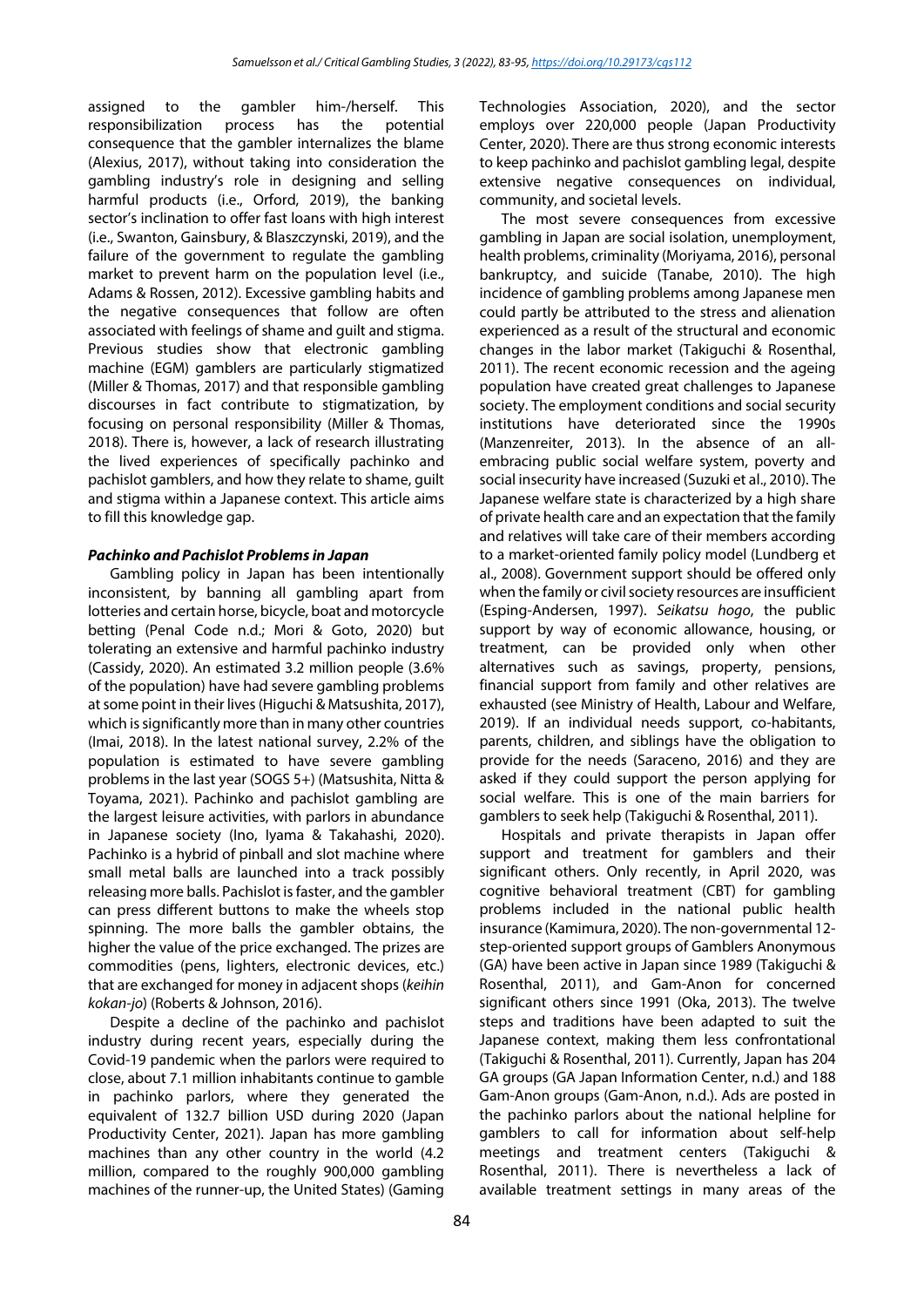country, and a great need for staff in health and welfare with competence to offer support and treatment for gambling problems (Moriyama, 2016; Tomida & Hisanaga, 2020). As a rule, help-seeking rates for gambling problems tend to be low, both in Japan (e.g., Yokomitsu et al., 2020) and internationally, with barriers to help-seeking including shame, problem denial, and lack of treatment availability (e.g., Loy et al., 2019). People with gambling problems commonly report low self-esteem and high levels of stigma. The main strategy to handle the situation is to hide the problems for fear of being exposed, judged, and discriminated against by concerned significant others and care personnel. Affected individuals tend to withdraw and avoid seeking support from family members or the care apparatus (Hing et al., 2016a). The Japanese culture is often described as especially shame-oriented (Scheff, 2013; Tanaka, 2018), with a powerful fear of losing face (Goffman, 1963). In this context, shame and guilt seem to have strong relational characteristics which appear when individuals fail to fulfil their duties and obligations to the family (Song, 2009). According to a recent Japanese national survey, 72.6% of the respondents felt that in the case of gambling problems, the responsibility rests on the gamblers themselves, whereas the equivalent numbers for alcohol problems (60.7%) and depression (8.8%) were lower (Matsushita, Nitta & Toyama, 2021). The strong sense of shame, guilt, and stigma connected with gambling and other addiction problems are not exclusive to the Japanese context (see Room, 2005; Yi & Kanetkar, 2011), but being publicly exposed for committing a crime, being indebted, or borrowing money from the black market to cover one's debts can entail a real risk of social exclusion in Japan, not only for the gamblers but also their family members. Cases of gamblers' arrests have resulted in rejection by the family, and gamblers' children have lost their jobs or been forced to divorce (e.g., Takiguchi & Rosenthal, 2011). Many Japanese newspapers publish the name, address, and occupation of persons who have been arrested for committing even minor crimes and bringing disgrace to the family. There is a persistent belief that it is impossible to recover from mental health problems, including substance use and gambling problems, and the idea similarly persists that a weak nature lies at the root of the problems (Ando et al., 2013). Concerned significant others express fear of public exposure of their relatives' gambling problems. They worry about losing friends or having to move to another city. The shame and fear of public stigma keep the gambling problems hidden (Takiguchi & Rosenthal, 2011).

#### *Shame, Guilt, and Stigma of Gambling Problems*

In this study, we approach the gamblers' narratives about pachinko and pachislot gambling in Japan by drawing on symbolic interactionism and by paying special attention to gamblers' experiences of shame, guilt, and stigma. Symbolic interactionism emphasizes that meanings and the self are constructed in interaction with others (Blumer, 1969). The actors are viewed as conscious, purposeful, and self-reflexive, actively shaping their behavior. To understand how gambling, shame, and recovery are meaningful social acts, we need to use methods that enable us to analyze how they emerge in interaction with diverse social and cultural contexts, the specific interview situation, and self-help and treatment settings.

Shame is a complex emotion, its meaning ranging from embarrassment to humiliation. It is often associated with failure and a negative self-image (Scheff, 2003; Thomas et al., 2020). Shame is present in all interactions, serving its purpose by controlling our behaviors and instilling in us an idea of how we should behave (Rose, 1999). Shame is an opposite emotion to pride (Scheff, 1990): while *pride* indicates secure social relations, the presence of a positive register of feelings where individuals experience themselves as good and important, shame points to threatened social relations, to the existence of negative sentiments in one's relations to others. If pride contributes to the resurrection, maintenance, or thickening of social relations, shame signals troubles in relationships. Pride and shame can be seen as basic emotions in the construction of self, against which the agent mirrors social respect from others (Cooley, 1992)

Moreover, shame can be distinguished from guilt. *Shame* arises when one breaks cultural and social expectations and norms ("I am a bad person"), whereas *guilt* arises when one behaves contrary to one's values ("I did something stupid") (Miceli & Castelfranchi, 2018). In the case of shame, "the others" are viewed as an audience that witnesses our embarrassment, whereas in the case of guilt, "the others" are seen as victims who suffer from our actions (Lebra, 1983). Feelings of shame are generated when our flaws are revealed to others and become the subject of evaluation (irrespective of whether the flaws are real or imagined). Feelings of guilt originate from our own judgment, when, for example, we are not behaving according to our own self-image. However, in everyday conversations we seldom separate shame and guilt: the concepts are often used simultaneously and together (Tangney, 2002).

Experiences and feelings of shame can lead to stigma. *Stigma* can be defined as a social process occurring when individuals are discredited due to perceived negative attributes, behaviors, or social identities disqualifying them from social acceptance (Goffman, 1963). A distinction is commonly made between *public stigma*, concerning societal reactions, judgments, and the formation of negative stereotypes toward individuals in the stigmatized condition, and *self-stigma*, where the individual internalizes the stigmatized attitudes followed by impaired self-esteem (Corrigan, 2004). People with gambling problems often have a negative self-image manifest in low self-esteem and weakened self-efficacy. They tend to have selfstigmatizing attitudes such as disappointment, feelings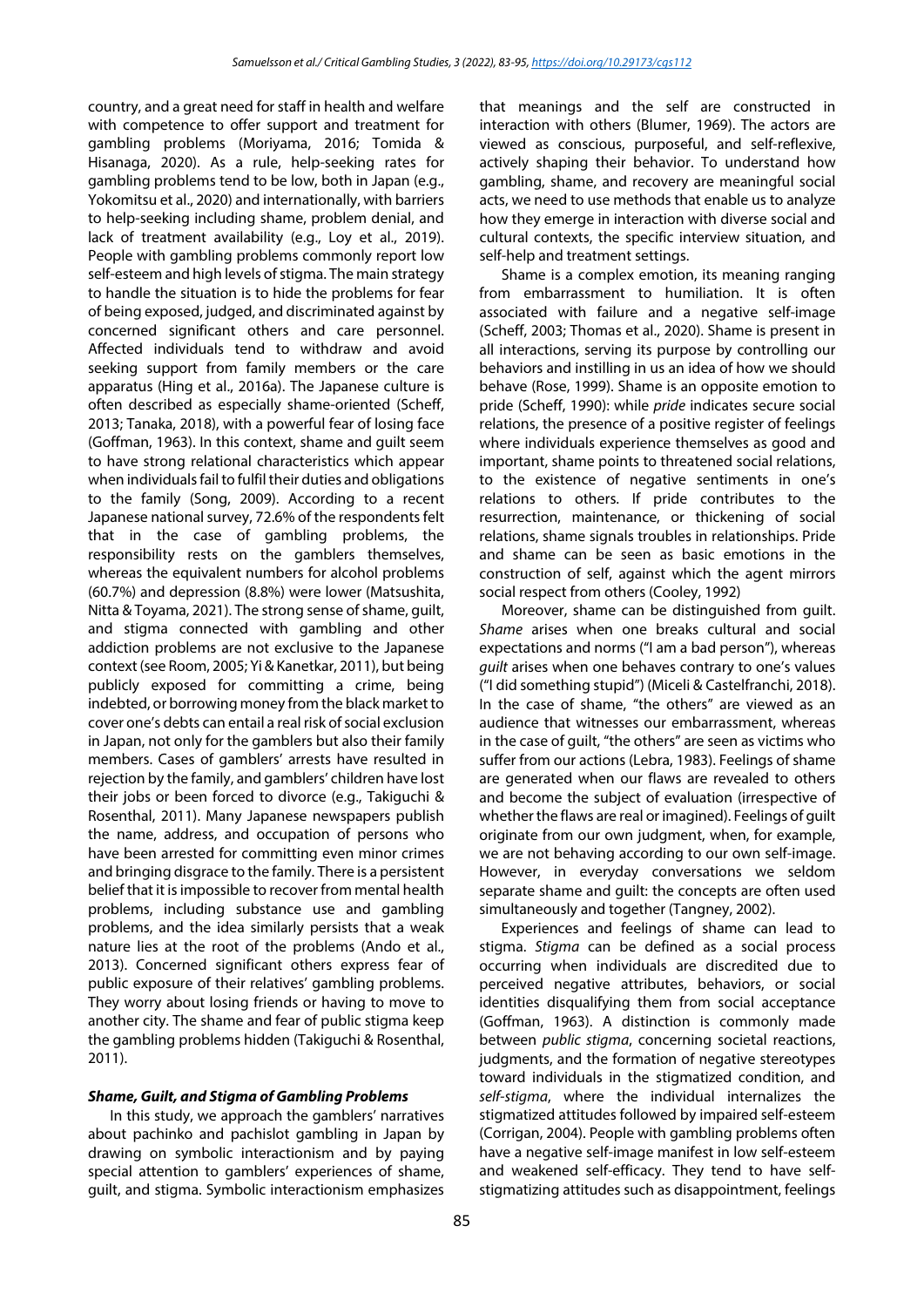of shame, guilt, humiliation, weakness, failure, selfcontempt, having themselves to blame, and being worse persons than those who can control their gambling (Carroll et al., 2013; Hing et al., 2015). People with substance use and behavioral problems are often subject to stigmatizing processes from concerned significant others, and when in contact with social welfare and health care services (Room, 2005). The public stigma can consist of stereotypes of gamblers as impulsive, irresponsible, irrational, anti-social, unreliable, and unproductive (Hing et al., 2015).

In this study, we explore how recovering gamblers have dealt with the shame, guilt, and stigma related to pachinko and pachislot gambling problems. To produce knowledge on these issues is important, because Japan in general lacks preventive measures against these two gambling forms that cause the most harm. Simultaneously, the welfare system is built upon the expectation that the family has the primary responsibility for protecting and taking care of its members' problems. Excessive gambling also causes substantial stigma for the individual gamblers and their significant others (debt, unemployment, crimes such as embezzlement, theft, fraud, etc.). Despite a number of studies with epidemiological or psychiatric perspectives on gambling (e.g., Akiyama et al., 2019; Horiuchi et al., 2018; Yokomitsu et al. 2019), there is a lack of research from a social (Takiguchi & Rosenthal, 2011) and qualitative point of view giving Japanese gamblers a voice.

### **Materials and Methods**

The material for this article was collected during October and November of 2019. Two group interviews were held with eight gamblers, seven men and one woman (aged between 30 to 60 years), in gamblingspecific self-help and treatment settings in urban areas of Japan. Moreover, participant observation was conducted in three different sessions with twelve-step, CBT, and self-help orientations to get insights into the formation of gambling treatment in Japan. The interview guide contained questions about the nature, development, and consequences of the participants' gambling habits, help-seeking experiences, and feelings of shame and guilt. All procedures in the study were performed in accordance with the ethical standards of the 1964 Helsinki Declaration and its later amendments. The participants were given written and oral information in Japanese about the aims, methods, and funding of the study, the voluntariness of participation, and their right not to answer specific questions, and withdraw their consent at any time without reprisal. They were also informed about confidentiality, anonymity, and where to obtain the results of the study. The third and fourth authors aided in access to the interview settings, translation of the information, interpretation, and interviewing.

The group interviews lasted for about 1.5 hours each and were audio recorded. The recordings were transcribed and translated, where the translator somewhat adjusted the language to facilitate the flow in the accounts. The interview material was then processed in an empirically close narrative analysis, with a focus on the content of *what* was said, rather than *how* it was said (Kohler Riessman, 2006).

In our narrative analysis, we particularly consider what kinds of feelings of shame, guilt, and stigma contribute to the development of gambling problems, how these feelings become prominent as the gambling problems escalate, and how they act as barriers in the recovery process.

To begin with, we analyze how the gambling started and then proceed to examine how gambling, as it escalated, made the participants isolate or turn away from their primary relations and activities, implying negative feelings of shame, guilt, and stigma. This is followed by an analysis of how gambling, which had led to a crisis and had been revealed, became explicitly connected to the feelings of shame, guilt, and stigma. Finally, we analyze how these feelings prevented the participants' efforts to seek help and begin recovery. In order to give the reader a more concrete picture of the participants, while ensuring their anonymity, the participants' names have been changed and their age is given as an approximate figure.

#### **Results**

#### *How it Started: Getting into the Zone*

The pachinko parlors offer a bright, loud, smokefilled environment with long arrays of electronic gambling machines surrounded by chairs for gamblers (Ito & Crutcher, 2014). The machines can be described as monstrous hybrids combining electro-mechanical pinball machines with digital slot machines (Rockwell & Amano, 2019) where the cacophony of the machine and parlor, the interaction with the silver balls and the characters and music from Japanese popular culture, create a space of solitude, with an absorbing form of play (Brooks et al., 2008; Ito & Crutcher, 2014). As products the electronic gambling machines are designed to disconnect the gamblers, to make them lose track of time and money, thereby transforming entertainment into entrapment (Schüll, 2012). One motive for pachinko players is to unwind from stressful jobs, spending several hours in the parlors to relax after work (Cassidy, 2020). For the participants of this study, gambling initially meant something fun and relaxing. It provided a sense of freedom and recreation but soon transformed to signify an escape from troubles.

*I went to the pachinko parlor to celebrate after the graduation ceremony. From that moment I felt that I could do as I wanted without anyone getting angry with me. I gambled, at the most, every day. (…) In the beginning it was really fun and relaxing. I felt better from gambling. (…) When I gambled pachinko for the first time, I knew at once that it suited me and my personality well, and that it could*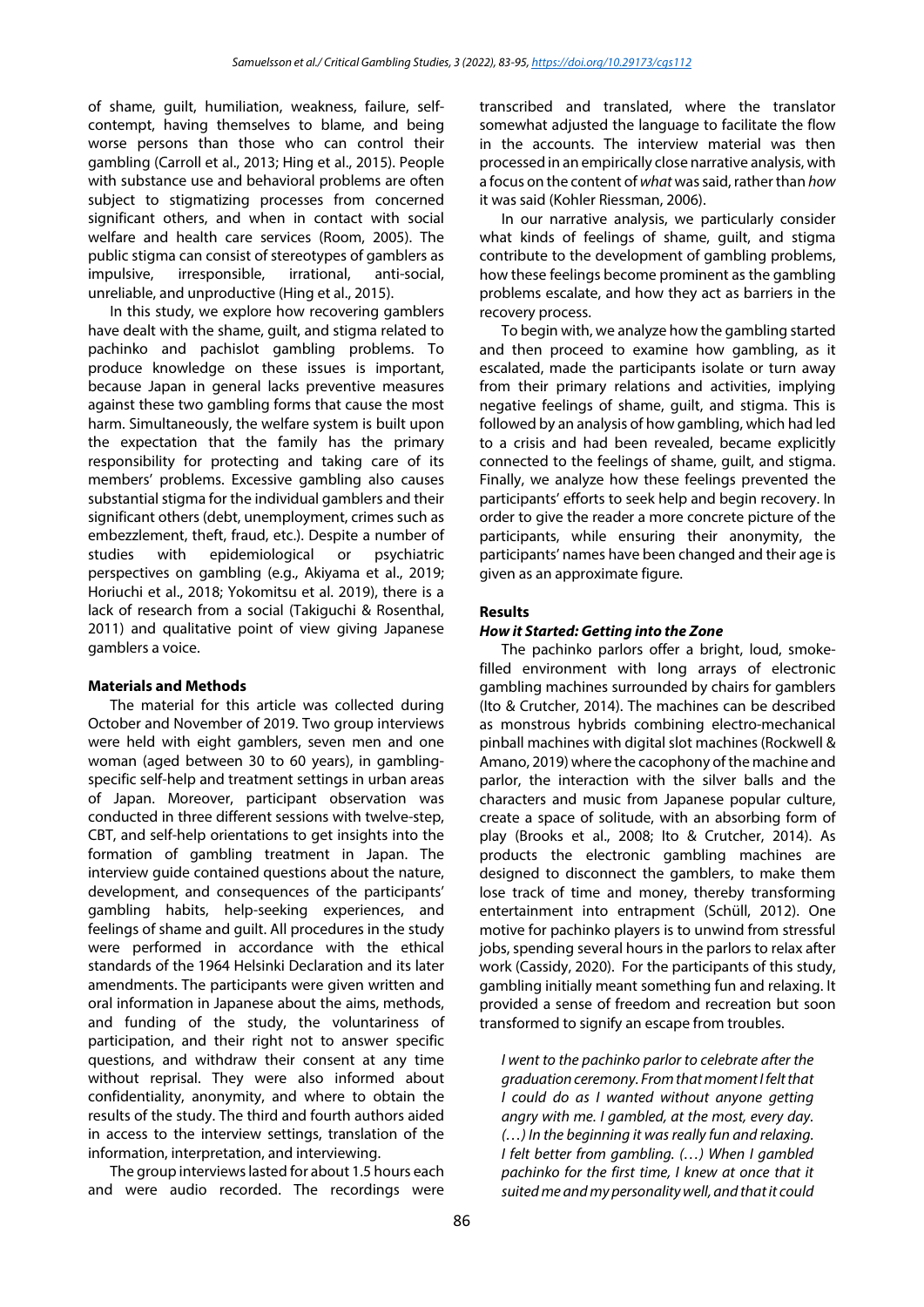*be my lifetime hobby. (…) At the pachinko parlor time would fly. Therefore, it was a perfect way to spend spare time. (…) If something bad happened I wanted to gamble. When I filled my head with pachinko data, I forgot the problems. When some time had passed, I felt somewhat relieved. Pachinko was fun and let me forget my problems. I felt there was nothing better than pachinko. (Daiki, 30–40 year-old man)*

Daiki felt that gambling in the pachinko parlor "was a perfect way to spend spare time" and that it made time fly. Gambling sucked him into its world, made him forget all his problems and he felt living to the fullest in that moment. This is what Natasha Dow Schüll calls "getting into the zone" – an experience also described as "being in the eye of a storm" (Schüll, 2012:2). Yuki's narrative clarifies this experience further:

*In the pachinko parlor, there's a lot of noise and the machines twinkle and sparkle everywhere. When I gambled I was very concentrated and could be alone. I could forget bad things that had happened during the day and could be alone. Before I started gambling, I decided how much money to spend. But I gambled more often and for a longer time, resulting in spending more money. (Yuki, 40–50 year-old man)*

As this passage from Yuki's narrative shows, when a gambler gets into the zone, the outside world disappears. The noise, the constantly flashing lights, and the design of the gambling machines facilitate the loss of time and space and the exclusive focus on gambling. The zone offers a harmonious state where everything else, including the risks of gambling, fades. The gambler no longer gambles to win or to compete with other gamblers. The gambler continues to gamble to stay in the zone as long as possible, which is encouraged by the constant feedback from the machine (Schüll, 2012). In this way, getting into the zone paradoxically offers the gambler a sense of control and peace against the disorder of everyday life that appears out of control and depressing. The passages from Aiko's and Riku's narratives exemplify the process:

*I gambled to ease the daily stress. I had constant arguments with my children and went to the pachinko parlor to get some peace and quiet. I was enchanted by the screen of the machine and it was exciting. When the game started, I was free from troubles and relaxed. (Aiko, 50–60-year-old woman)*

*It was the excitement that I liked, and the performance when I won. It was a dark period of my life and it's difficult to remember. (…) When I was little I had a bad home environment and I thought it was my parents' fault. I wasn't happy with my life,* 

*my home, myself, or the lifestyle. Then I learned to play pachinko. When I won, I got a lot of money and was satisfied. I thought that if I continued to win money, my life could change and all the things in my life that I was not pleased with would change. (Riku, 40–50-year-old man)*

These quotations demonstrate how getting into the zone freed the participants momentarily from everyday life problems and made them feel restful, alive, excited, and hopeful. In the zone the constraints of space and time disappeared and the participants were relieved of the intersubjective expectations of others (Schüll, 2012). The enchantment of the zone as opposed to the disorder outside it escalated the participants' gambling problems.

## *Turning away from Primary Social Relations and Activities: Loss of Control and Self*

In the following quotation, Daiki describes the consequences of his escalating gambling problems, which made him turn away from friends, family, and social events and led him to disregard such basic needs as food and sleep.

*Over time, the gambling hours and stakes increased extremely. (…) The more I tried to decrease the gambling the more I longed for it. I got used to running away from my problems. It was a huge problem. (…) I didn't know any other way to solve my problems. (…) I prioritized gambling above all else, so I didn't have time to eat or sleep. The most valuable thing in my life by then was gambling. (…) I didn't want to meet anyone. (…) My values became abnormal. I neither went to weddings nor funerals. (…). I completely lost it and that was the worst effect of the gambling. (Daiki, 30–40-year-old man)*

We can interpret that Daiki's isolation refers to the increasing presence of shame and guilt in his life. By prioritizing gambling and by dodging encounters that could stigmatize him, he cut himself off from normal human interaction and needs. The next passage from Aiko's narrative illustrates this experience further:

*I didn't spend money on the most important things in life, such as food, rent, or clothes, but prioritized gambling. I spent the whole paycheck on gambling and wondered how I would survive to the next salary. I'm a woman and as long as I have wheat flour I can manage somehow. I bought such things and managed if I had water. That's how I lived. (Aiko, 50–60-year-old woman)*

If Daiki and Aiko do not explicitly acknowledge that their isolation process with escalating gambling was accompanied by feelings of shame and guilt, Riku expressly recognizes that when he lost control over his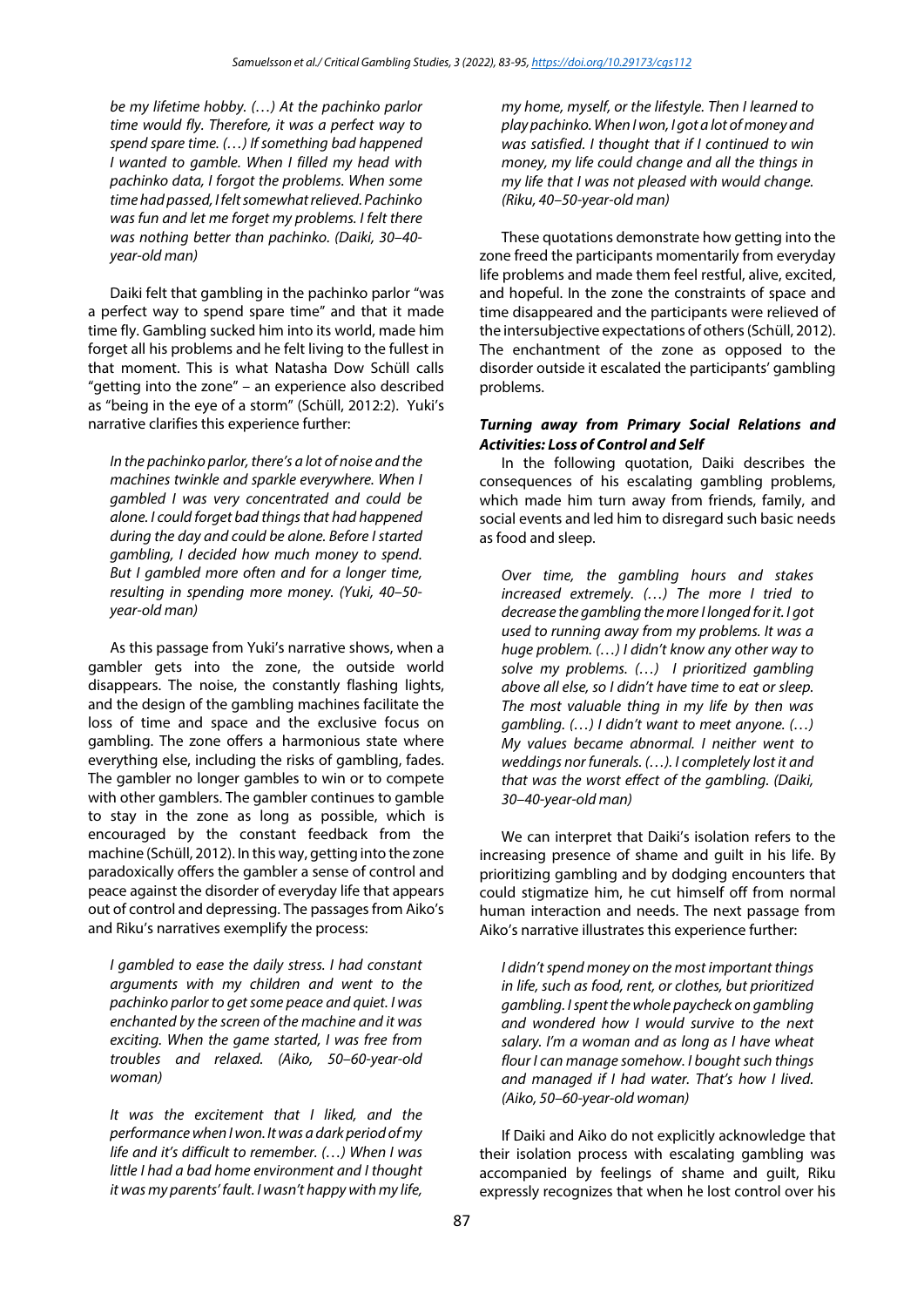gambling, he also lost his pride, sense of responsibility, and normal self. As a result, he self-stigmatized himself outside the human world, beyond shame.

*When I was stuck in the gambling, I didn't care about other things, for example taking responsibility or doing other regular things. I lied about so many things and nothing made any sense. I stopped caring about my hygiene and more and more other things. Before I started to gamble, I cared about my appearance and how others perceived me. But that feeling was gone. When the gambling influenced my everyday life, I became desperate to fix it. But I thought that if I could win in pachinko and get more money, it would all be OK again. It became a vicious circle. I kept less money in my wallet, found other hobbies, and asked my family to handle my money, but I didn't succeed. (Riku, 50–60-year-old man)*

Similarly, Kaito describes himself as "a bad person" and "immature," that he felt it would not matter if he died. Koki felt "worthless" over having failed his family. The participants cite numerous attempts to decrease gambling on their own, by limiting the time, leaving the credit card at home, just bringing a smaller amount of money to the parlor, or keeping themselves constantly occupied with other interests. When these attempts failed, the gambling escalated and led to desperate measures to solve the situation in a vicious circle of debts, lies, shame, and indifference with severe negative consequences (relationship problems, loneliness, unemployment, homelessness, and suicide attempts). In Kaito's case it led to the loss of home and work.

*The gambling affected my life in the sense that I didn't want to spend money on something that I didn't really need. I became cheaper and cheaper and in the end I lived in my car. Because of my situation I couldn't rent an apartment, so I had to stay with my family. But if I went home there was a bad atmosphere. Therefore I chose to live in the car, to avoid going home. (…) Eventually I stopped going to work. I only thought of how to get money and felt like I didn't have a life. When I couldn't borrow money from the bank anymore, I didn't hesitate to borrow from the black market. I lost a normal way of thinking (Kaito, 30–40-year-old man)*

The examples of this section show that when gambling escalated and became the primary mission in life, the gamblers lost their sense of self, turned away from normal interaction, and started to act against the norms and values of their society. Despite numerous attempts to limit their gambling, the interviewees describe falling deeper into a vicious circle of desperation and lies.

#### *Recognizing Feelings of Shame, Guilt, and Stigma*

After their gambling problems had been discovered or the gamblers had developed a distance from them, the participants were able to explicitly relate their gambling problems to feelings of shame, guilt, and stigma. For example, Yuki says that after realizing what he had done, he felt ashamed of lying and having placed himself and his family in a difficult economic situation.

*I was so ashamed of having borrowed several million yen and becoming destitute. It was so embarrassing to talk about but despite that I continued to gamble pachinko. (…) This behavior affected me and I didn't dare to talk about completely ordinary things that I wasn't ashamed of. (Yuki, 40–50-year-old man)*

The feelings of shame were often complicated by the fact that when their significant others got to know about the gambling problem, they condemned, disgraced, and stigmatized the gamblers as bad persons—as in the following passage from Riku's narrative:

*I suspected I might have a gambling addiction and told my family. They worked in health care and had knowledge of alcohol and drug addiction but were not familiar with gambling addiction. They told me it was my personality. My family told other people that 'he can't live properly' and 'he's not a good person.' They also said 'do not associate with him.' I was their shame. They thought it was my personality that was wrong and they harassed me. They called me 'trash of society' (…) Japan has a specific shame culture. And it affects people around you. Parents and children have to take responsibility for each other and it puts them in difficult positions and it's difficult to seek help. That might have to change. (Riku, 50–60-year-old man)*

When reasoning about the mechanisms behind the stigma, Riku describes the Japanese culture as built upon mutual obligations toward one another and as especially marked by shame which envelops the whole family system, rather than just the individual. However, not all participants acknowledge feeling ashamed of their gambling, which the passage from Daiki's narrative below exemplifies. Instead of feeling ashamed, Daiki felt guilty:

*I never felt shame. I didn't care about other people that much, and therefore I stopped having contact with my friends. Still, I don't feel shame for my gambling. I think it was my family who felt ashamed of me. If your son has a gambling addiction and large debts due to the gambling, you feel ashamed. I understand it and it makes me feel extremely guilty but not ashamed. I chose to*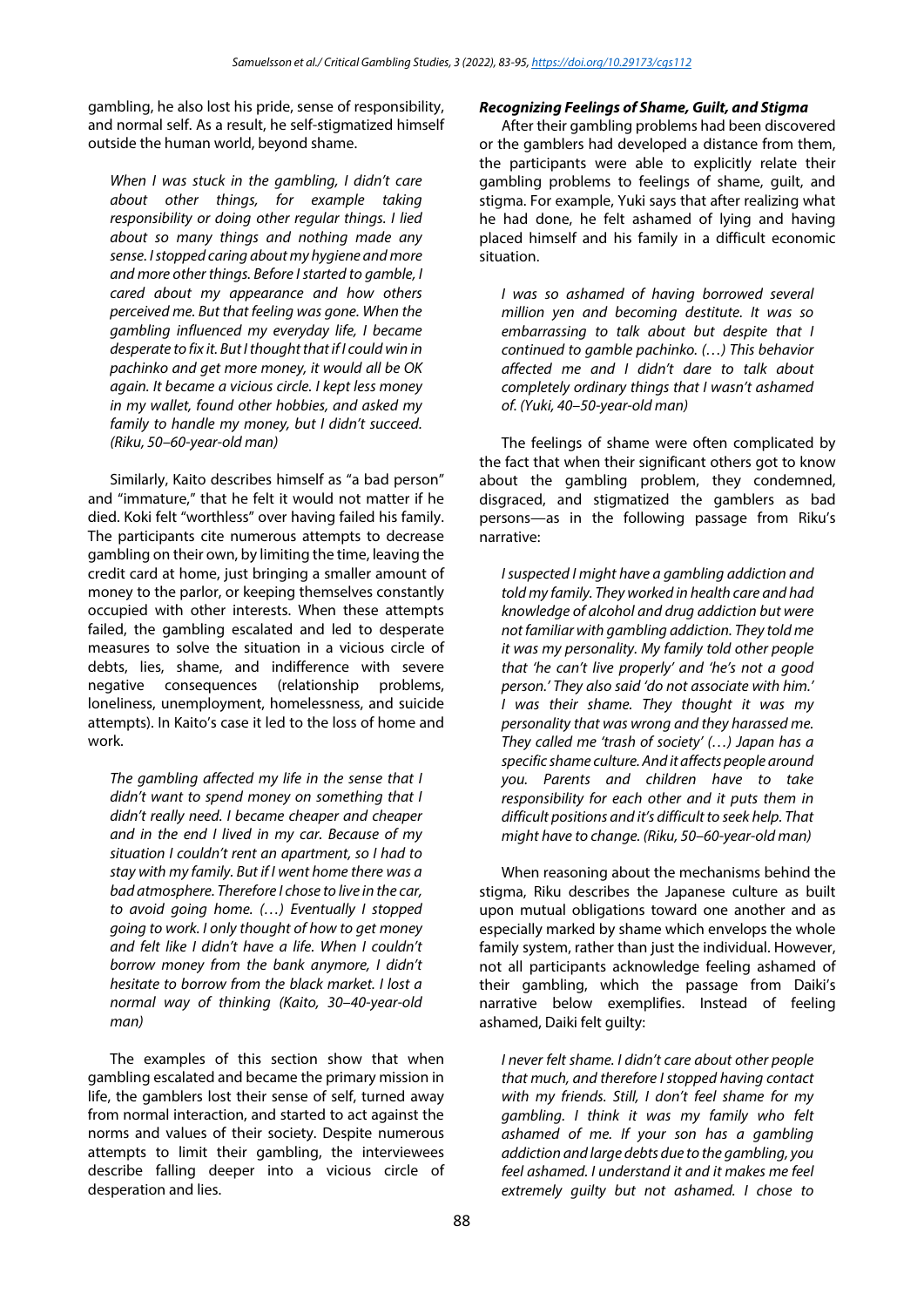*gamble, which is why I don't have to feel guilty over it, but I feel guilt toward my family who needed to pay my debts or because they felt ashamed of me. There I feel guilty. (Daiki, 30–40-year-old man)*

By denying ever feeling ashamed and by emphasizing that he chose to gamble, Daiki may aim to present himself in the interview situation as a responsible person, taking accountability for his actions. However, his description of how "he stopped having contact" with his friends implies that on some level his action was influenced by shame: In order not to make himself vulnerable to social stigmatization and to the feelings of shame, he walked away from his friendship and family ties.

Aiko, again, openly acknowledges feeling ashamed of her gambling. She feared that if her neighbors and friends got to know what she was doing, they would consider her a bad parent. She also felt guilty about lying to her children. The discrepancy between her own actions and what she wanted to teach her children increased her feelings of shame and guilt and made her blame herself as being a bad mother.

*I wanted to be a good mother but it was a shame that I gambled pachinko. I didn't want others to think 'she gambles pachinko although she is a single parent' or 'she lies and tells her children that she's working but she's gambling.' I lied too much and it made the children sad. (…) I told the kids that they shouldn't lie (…) but I did the opposite and lied and made them sad. The children's father gambled too and we divorced due to his debts and infidelity. The children witnessed it and thought it was a bad situation. But I did exactly the same thing and felt guilty. (Aiko, 50–60-year-old woman)*

When reasoning about the link between gambling problems and shame, the participants distinguish between how different forms of addiction problems are perceived by the general public. While mental health problems are regarded as afflicting individuals undeservedly, without being attributed to a fault of their own, and alcohol problems are attributed to the substance as such, excessive gambling is framed as something in which people rationally and irresponsibly choose to indulge. It is therefore judged as more shameful.

*You're affected by mental illness because of different preconditions. Alcohol problems are the same. But gambling you have to take initiative to begin with. You do it by yourself from the beginning to all the debts, and it causes feelings of shame and guilt. (Ryusei, 30–40-year-old man)*

Mental health problems are somehow accepted, and it is possible to discuss them with your employer. Based on Koki's reasoning below, gambling problems are difficult to disclose out of fear of the humiliation and discrimination that such an exposure would bring.

*If I had a mental illness and told about it to the company where I work, it would be regarded as a disability. Therefore it's not shameful. But there's no company in the world that would hire someone who is open about their gambling addiction. In that sense, society reacts differently toward gambling addiction, I believe. (Koki, 30–40-yearold man)*

## *Shame, Guilt, and Stigma in the Process of Help-Seeking and Recovery*

The entanglement of gambling with feelings of shame, guilt, and stigma hindered or complicated the process of help-seeking and recovery for the participants as in the case of Kaito, whose feelings of shame and guilt over his gambling prevented him from seeking help.

*I was the biggest obstacle myself. Shame or guilt stopped me from seeking help. If I'd been able to ask for help, I would've felt better. I felt awful but might have been able to talk about it sooner. But instead, I tried to solve the situation in the wrong way, which led to increased shame and guilt. (Kaito, 30– 40-year-old man).*

Similarly, the shame and lack of knowledge of what kind of treatment was available acted as obstacles to Aiko's help-seeking.

*I couldn't ask for help because I was so ashamed due to my age. I should be mature. And I didn't know where to get help. I was physically healthy and had no contact with health care. I didn't know how to seek information. (Aiko, 50–60-year-old woman)*

Riku blamed himself for the problems. He considered himself weak and cowardly. He also lacked knowledge of gambling problems and did not know where to turn for support. These were the primary obstacles for his help-seeking. Eventually the situation became unsustainable. He did find information about a treatment center, but was reluctant to go there, his family was against it, and he relapsed. In retrospect he wishes that the care personnel had had more knowledge about gambling problems, in order to refer him at an earlier stage.

*The reason I didn't seek help sooner was that I had no knowledge about gambling addiction and I didn't think it was a disease. I thought the reason was my bad personality and that there was nothing that could cure it. I didn't think there was any support. (…) But when I couldn't live like normal people, I searched the internet and found this place.*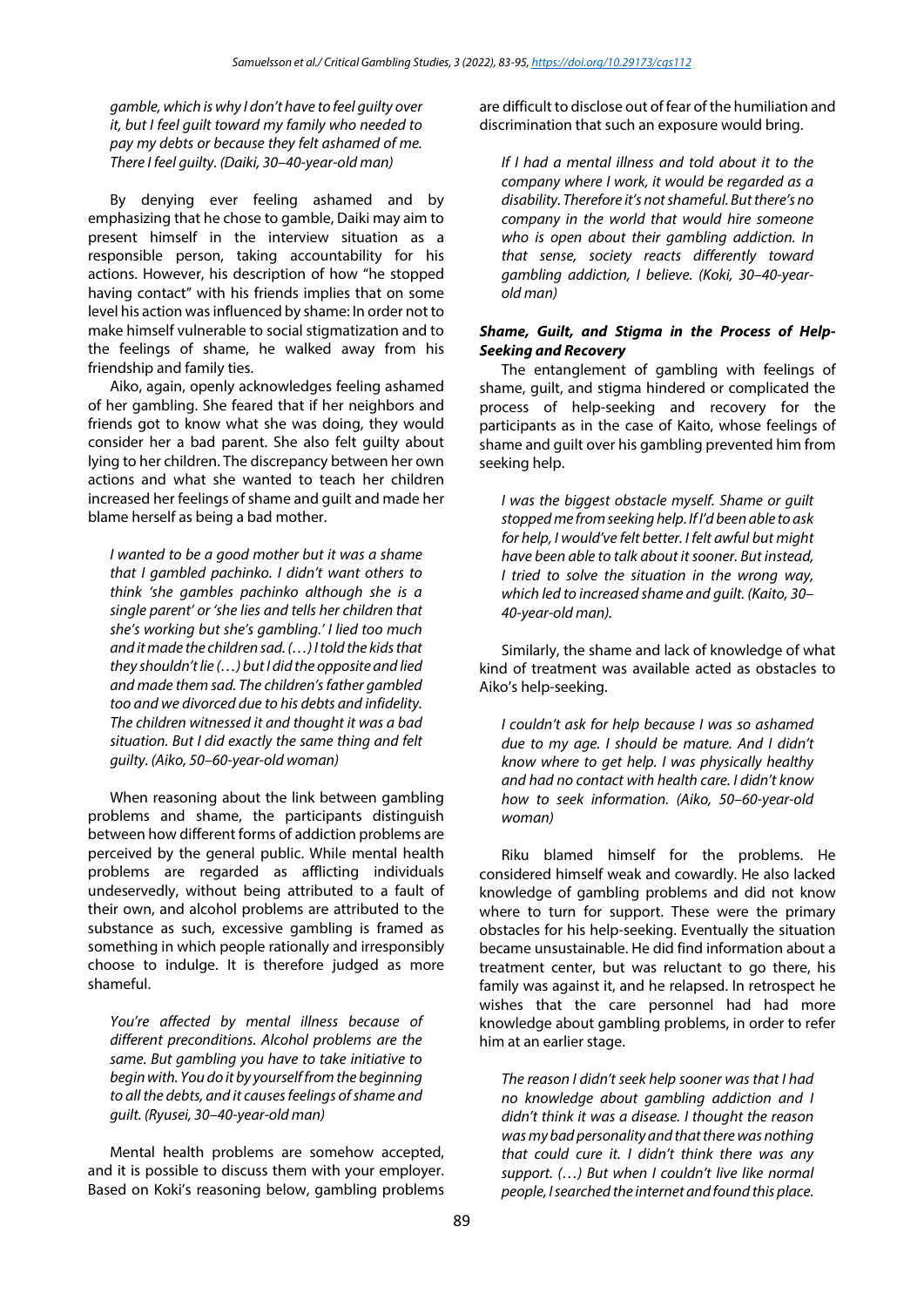*I wanted to come but my family was against it. It took time to come here. I canceled the first interview and went to the pachinko parlor instead. (…) The biggest obstacle for seeking help was myself. My weakness. I wasn't brave. (…) If the doctor in the health care services had known about gambling addiction, he could've sent me to therapy, but he just kept on asking the same questions over again. (Riku, 50–60-year-old man)*

In hindsight Daiki also acknowledges that the primary barrier to help-seeking was his own and the general public's lack of knowledge of gambling problems. This lack of knowledge causes self-blame in those in need and in others it feeds a judgmental attitude. He resists the view that gambling problems have a moral nature, where the root is considered to be the individual's weak character.

*The main barrier for seeking help was ignorance. Both my own and among the general public. (…) People believe that the personality is the problem. They believe that if you'd make a real effort, you could solve it. That's why you can't ask for help. If you tell your family about your gambling addiction to get help from health care services, they get really angry with you. You don't know where to turn to or if it actually is a real problem. Such ignorance is the most difficult obstacle to overcome. If I'd known it was a disease I would've dealt with it much sooner. (Daiki, 30–40-year-old man)*

Daiki's account illustrates how gambling problems are not taken seriously, in part because they are not seen as legitimate health issues that require support and treatment. The medical model of gambling problems as a disease helps Daiki understand the ambivalence he has experienced. The participants argue for the need of increased knowledge of gambling problems, and the connection with substance use problems and mental health issues, not only in health and welfare services, but also in society at large. Koki also argues for the importance of changing the gambling policy in Japan.

*In Japan it's very easy for gamblers to gamble. Even if the government imposed strict age limits and limited the gambling possibilities, the most important thing is to restrict loan possibilities. (Koki, 30–40-year-old man)*

Our participants' narratives also testify that sometimes families and significant others were not paralyzed by shame and stigma but were able to help the gambler to treatment. For example, Yuki found his way to treatment thanks to his wife. The following passage from Ryusei's narrative demonstrates how his parents made sure that he went to treatment. By attributing to him a stigma of not being trustworthy, they monitored that he actually participated in treatment and did not go to the pachinko parlor:

*My parents accompanied me in the first month. Eventually just my mother. But even if I just had 100 yen, I bet that money. They couldn't leave me alone. They followed me for several months. There was no other way. (Ryusei, 30–40-year-old man)*

For the interviewees in this study, the process of help-seeking has been thorny and has involved several stages. When taking the step to seek help in GA meetings or in gambling-specific treatment centers, the participants value being met in a warm atmosphere of acceptance and openness. In the initial phase, they find it crucial to be offered concrete help with handling the economy to facilitate abstention from gambling and unburden the relatives. As shown by Yuki's account below, the participants appreciate a non-judgmental approach among the staff and the other clients that was free of shaming and was able to address the stigma in a liberating way. Repeatedly telling his story helped Yuki reflect on his life and had a healing influence.

*I talked to the therapist who said 'come here tomorrow' and then I came. But I was still worried at first. Here no one accuses me when I talk about my problems, my gambling, or my childhood. Even though I reveal bad or awful things that I've done, nobody accuses me. Therefore I could talk and when I talk more I can look back objectively. (Yuki, 40–50-year-old man)*

### **Discussion**

This study has explored how recovering gamblers have dealt with shame, guilt, and stigma related to pachinko and pachislot gambling problems. The gambling has had vast negative consequences for the gamblers themselves and their concerned significant others—economically, emotionally, and socially. Our analysis suggests that excessive pachinko gambling that leads to isolation and destructive behavior constitutes a major social stigma for the gamblers and their families. Despite this, pachinko gambling is still considered entertainment in Japanese legislation. The findings from this study show that the pachinko parlor has symbolized a zone or a sense of freedom for the participants, offering a sanctuary from everyday hardships. In accordance with the ideal of the late modern society, our consumption of goods and services is expected to occur in a rational and self-restrained way (cf. Reith, 2007). Gambling as an activity inevitably involves a risk as an integral part of the appeal. The gamblers thus balance on the fine line between risktaking and self-discipline. As the pachinko parlor offers a zone where it is rational to continue gambling (see Schüll, 2012) to offset the stress and pressure for success we feel in our everyday lives, getting into the zone acts as a platform that facilitates the escalation of gambling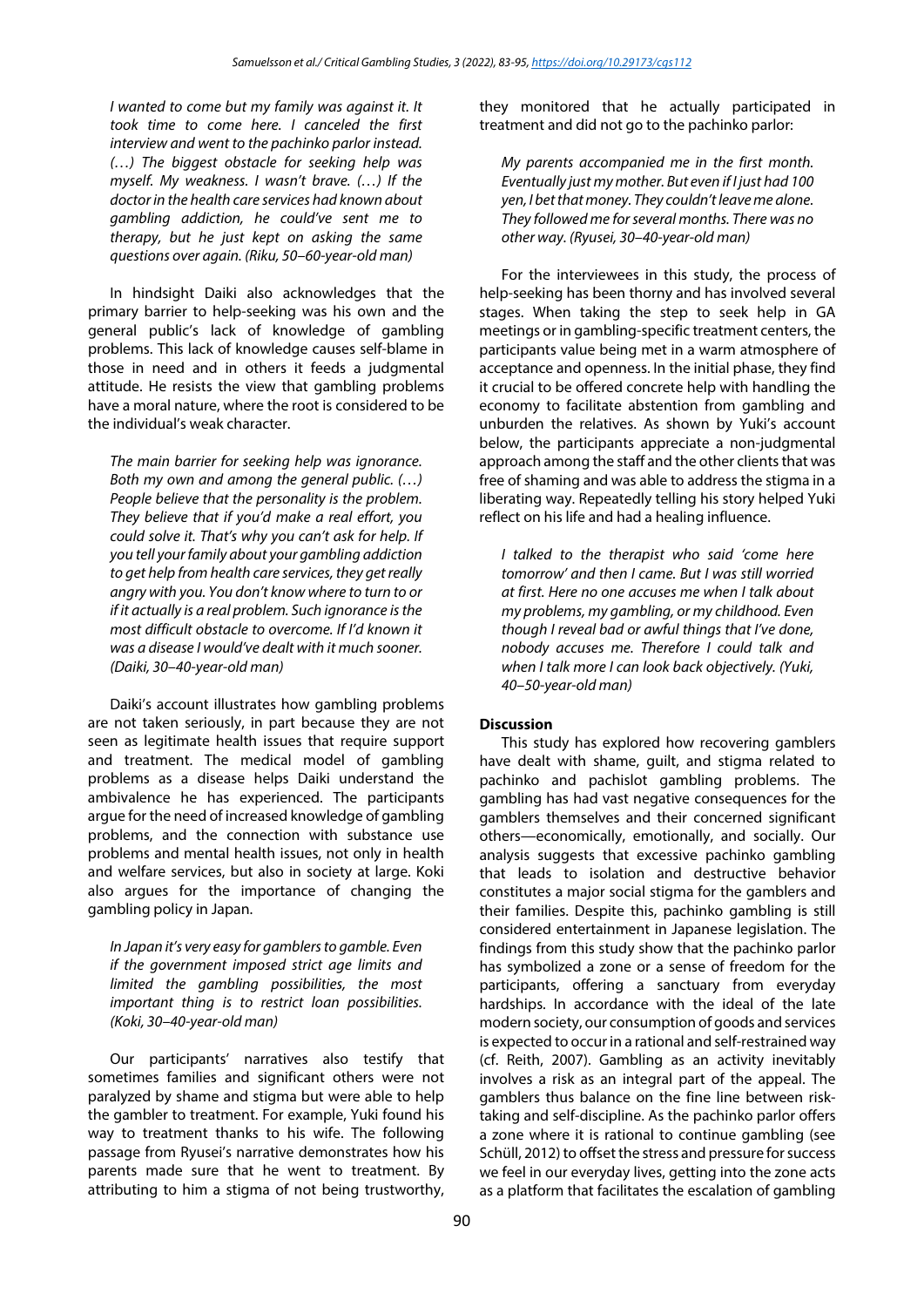and the emergence of addiction (Törrönen, Samuelsson & Gunnarsson, 2020).

Our participants' narratives reveal not only the loss of the self in the gambling moment, but also in relation to priorities in everyday lives. The gamblers isolated themselves from normal life and described experiences of having run up excessive debts, stealing from their concerned significant others or the company where they worked, and in different ways acting contrary to their values and losing their "normality", or their selves. When they failed to control their gambling, and through their actions violated their own and others' values, the result was shame, guilt, self-stigma, and condemnation. The shame is related to gambling as such, as well as being related to the indebtedness, the lies, or being considered a bad person and a disgrace to the family. The experience of shame and guilt is inevitably interconnected, because our self and our behaviors are balanced between what we want to display in front of others (*omote* = front, the public self) and what is hidden from others (*ura* = back, the private self) (Doi, 1986). Some of the participants are prone to expressing feelings of guilt over their actions, while others rather express intense feelings of shame over who they have become, internalizing a self-stigma of themselves as "immature," "irresponsible," and "worthless." The self-stigma is created in interaction with the public stigma of gambling problems, in relation to significant others and societal reactions. For example, when gambling disorder was recently included in the national health insurance in Japan (Kamimura, 2020), it was met by public criticism and the argument that people with gambling problems have themselves to blame for their predicament (Tomida & Hisanaga, 2020).

The participants of our study perceive gambling problems as especially shameful, as they have affected the family economy and are attributed to the individual's weak character and inability to make rational choices. This is in line with previous research: Australian gamblers perceive gambling problems as more stigmatized than alcohol problems, obesity, schizophrenia, depression, and cancer, but less stigmatized than narcotic problems (Hing et al., 2015). Notions of mental health and addiction problems vary through time and space with different levels of moralization (Raylu & Oei, 2004; Room, 2005). The moral perspective on the individual gambler as a person with a weak character, which prevailed in the early 20th century has broadly been replaced by a medical perspective. But moral views of gambling problems still persist. They appear in the participants' narratives of self-stigma and condemnation by their significant others, as well as in the Japanese public debate. In light of the actual risk of stigmatization of people with gambling problems in Japan, it could be regarded as rational for gamblers to despair and hide their problems.

social, relational, and cultural circumstances. Decisive life events such as separations, unemployment, or illness in the family can create a situation where the gambling takes precedence in a person's life (Samuelsson, Sundqvist & Binde, 2018). Despite this, inherent moral (individual deficits) or medical (psychiatric disorders) characteristics of the individual are often emphasized in research and public opinion as explaining gambling problems. In the interviews, the participants described the social circumstances of their gambling story, mainly making use of the disease perspective in their understanding of the problems in relation to family and treatment settings. The gamblers' self-perceptions are inexorably linked to their perceptions of what others believe about them, contributing to their self-stigma. To be able to recover from gambling problems, the gamblers' view of the self needs to be restored, and the disease perspective of addiction offers a credible model. To perceive gambling problems as a compulsive disorder has the potential to decrease the stigma of excessive gambling behavior, for a sick person is not regarded as responsible. But due to the prevailing expectations of rational consumers in the late modern society, choosing to spend time and money on something as unproductive as pachinko gambling is frowned upon. Failure to handle money in a socially acceptable way entails a decisive violation of social and cultural norms. It runs contrary to the ideals of responsible, self-restraining, controlled, rational consumers of late modern society (Rose, 1999) and therefore causes strong feelings of shame and guilt. In Japanese society, where the welfare system is built upon the family as the primary unit of caretaking, the verdict against those who fail to live up to the expectations and responsibilities of the family can be notably harsh.

Gambling problems are to a high degree shaped by

The participants describe numerous attempts to limit their gambling, through restrictions of time or money spent on gambling or trying to turn to other activities. Their failures have led to increased feelings of shame and destructive violations to try to solve the situation. It is unreasonable to place the main responsibility on the individual gamblers and their significant others to reduce gambling harms, considering the characteristics of the zone, the loss of self, and the shame, guilt, and self-stigma of failing to control excessive gambling behaviors. Based on her extensive fieldwork on gambling in different parts of the world, Cassidy (2020) contends that the idea of responsible gambling fits well with Japanese legislators' ambition to ensure that casinos can bring profits into their regions. By ensuring that gambling is safe for everyone except for the addicted gamblers who have a brain disorder, the responsible gambling discourse continues to place the responsibility for the extensive harms from gambling on the individual consumer (Cassidy, 2020). This responsibilization of the individual gambler (Alexius, 2017) further enhances the stigma of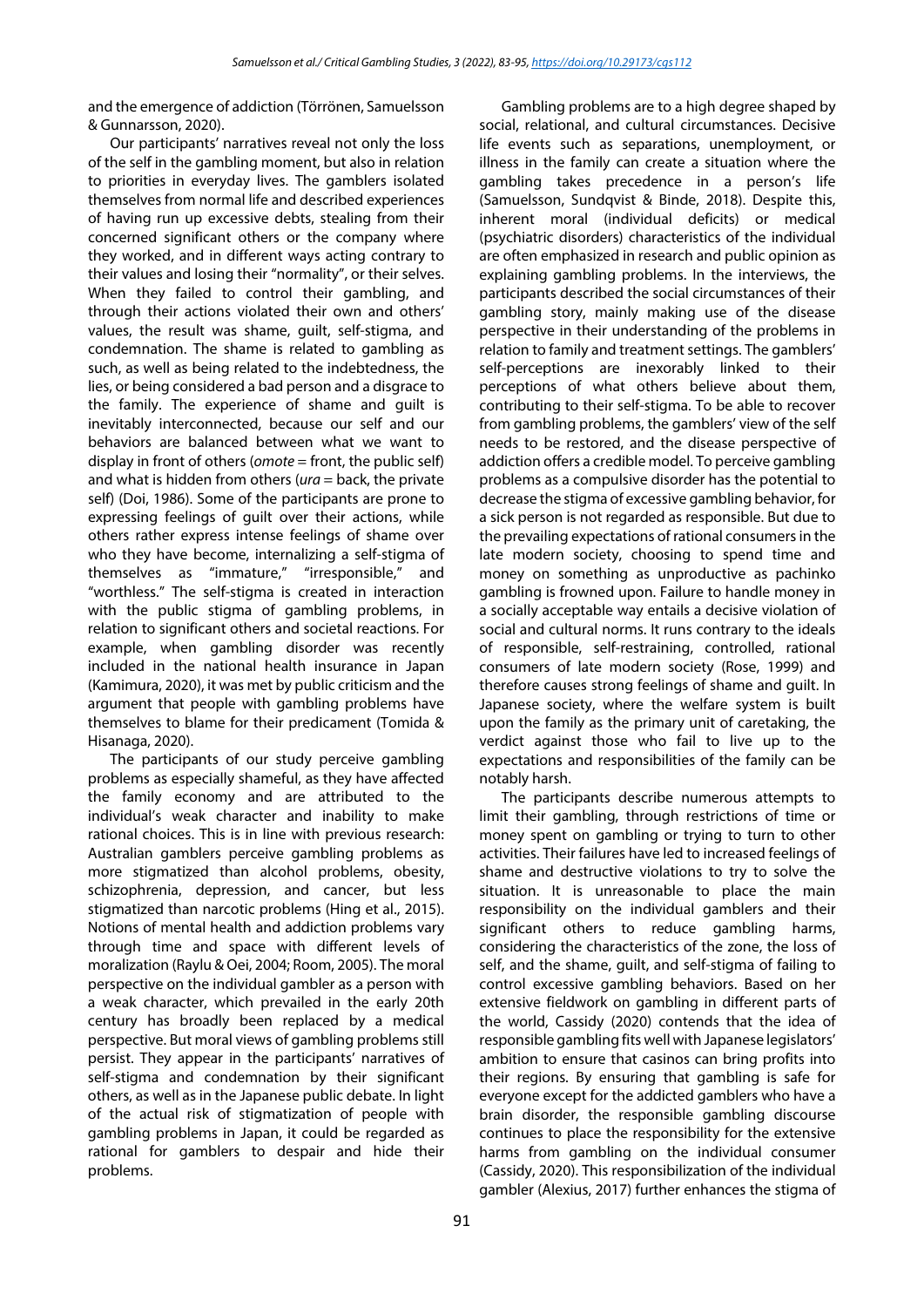those who fail to control their excessive gambling habits (Miller & Thomas, 2018).

### *Implications for Support and Treatment*

Our analysis shows how excessive gambling is entangled with the feelings of shame, guilt, and stigma that feed the escalation of problems and push the gamblers toward isolating themselves from normal relations and activities because of the need to hide the problems. Shame, guilt, and stigma constitute tangible obstacles to seeking help from significant others, selfhelp groups, or the care apparatus (see also Suurvali et al., 2009; Yi & Kanetkar, 2011). To remove obstacles of help-seeking and to limit gambling-related harms such as substance use problems, homelessness, suicide, and other mental health problems (Tanabe, 2010; Yakovenko & Hodgins, 2020), it is crucial to decrease the associated stigma. Support and treatment should be more readily available through anonymous and digital options, and the public and professional understanding of the nature of such problems needs to be increased (Hing et al., 2016b).

Non-judgmental approaches toward gambling problems, among counselors, are crucial to help gamblers overcome their stigma and facilitate their recovery. There is a need to develop treatment methods that specifically address shame and stigma, help the gamblers re-establish their sense of self-worth and support their need to rebuild their identity, to reconstitute their primary relationships, and to learn functioning coping and problem-solving strategies (Komoto, 2015). As the problems affect the whole family, the strategies need to be designed to also meet the needs of significant others. Employers have a responsibility to detect mental health problems among their employees. This responsibility should be expanded to cover addiction problems in general and gambling problems in particular.

## *Policy Implications*

To meet the concerns of increased gambling problems in the wake of the opening of international casinos in Japan (Tomida & Hisanaga, 2020), the government launched a three-year-plan (2019–2021) to implement responsible gambling measures (Government of Japan, 2019; So et al., 2019). The plan includes measures such as removing automated teller machines from pachinko parlors, replacing gambling machines with less stimulating machines, education of parlor staff, and distribution of leaflets and slogans on "secure pachinko/pachislot gaming" (Government of Japan, 2020). The strategies are, however, to a large extent based on voluntary measures of the pachinko industry or place the main responsibility of, for example, voluntary self-exclusion, on the individual gambler (Higuchi, 2020). By directing attention away from structural aspects and policy (e.g., reducing availability of gambling products) towards individual measures (e.g., introducing high-risk limits) (Akiyama et al., 2019), the social problems caused by excessive gambling are reframed as individual pathological deficits (Campbell & Smith, 2003). Placing the main responsibility on the individual gambler legitimizes the limited state regulation of the gambling market (Reith, 2007) and enhances the stigma associated with "irresponsible" gambling (Miller & Thomas, 2018).

The fact that pachinko parlors are omnipresent in Japan, commonly in close vicinity to commuting stations and entertainment districts in big cities as well as in suburbs and rural areas with generous everyday opening hours (Manzenreiter, 2013), is evidently problematic from a public health perspective. Substantial harm is imposed on vulnerable populations, i.e., shown by studies indicating that accessibility to pachinko parlors is positively associated with gambling problems in low-income areas (Kato & Gato, 2018). In Japan, the government encourages the industry to give money directly to private treatment facilities with little awareness of a conflict of interest, thereby legitimizing inadequate and insufficient measures from the gambling industry.

During recent years, there have been signs of decreasing prevalence of gambling participation (Japan Productivity Center, 2020), possibly related to youth preferences for online gaming, less stimulation in electronic gambling machines, and the introduction of upper limits and self-exclusion of consumption loans (Government of Japan, 2020). But rather than directing responsible gambling measures toward individual gamblers, there is still a clear need for increased population-level prevention of gambling problems in Japan. Such universal measures could include limiting access to gambling opportunities and restricting marketing, credits, and loans (see Swanton et al., 2019), or imposing demands of identification (see, e.g., Sulkunen et al., 2019). Support and treatment for gamblers and their significant others should be easily available, but it is the gambling products and the gambling market that should be regarded as the main problems, rather than the individual gamblers. It should thus be the responsibility of the state and the gambling market to protect the consumer from gambling harms (see also Livingstone & Rintoul, 2020). To seriously address the social, economic, and health-related harms caused by pachinko and pachislot in Japan, these products need to be acknowledged and problematized as "gambling" and not merely described as "entertainment" or "gaming" in the Japanese legislation (Takiguchi & Kawanishi, 2020; Brooks et al., 2008).

## *Limitations*

The participants' stories are shaped by and given meaning through the interaction within the social and cultural context, in the specific interview situation and in Japanese society in general. The focus in this analysis was thus to study how the participants relate to their experiences and manage impressions of self and others, shaped by what is possible to express within the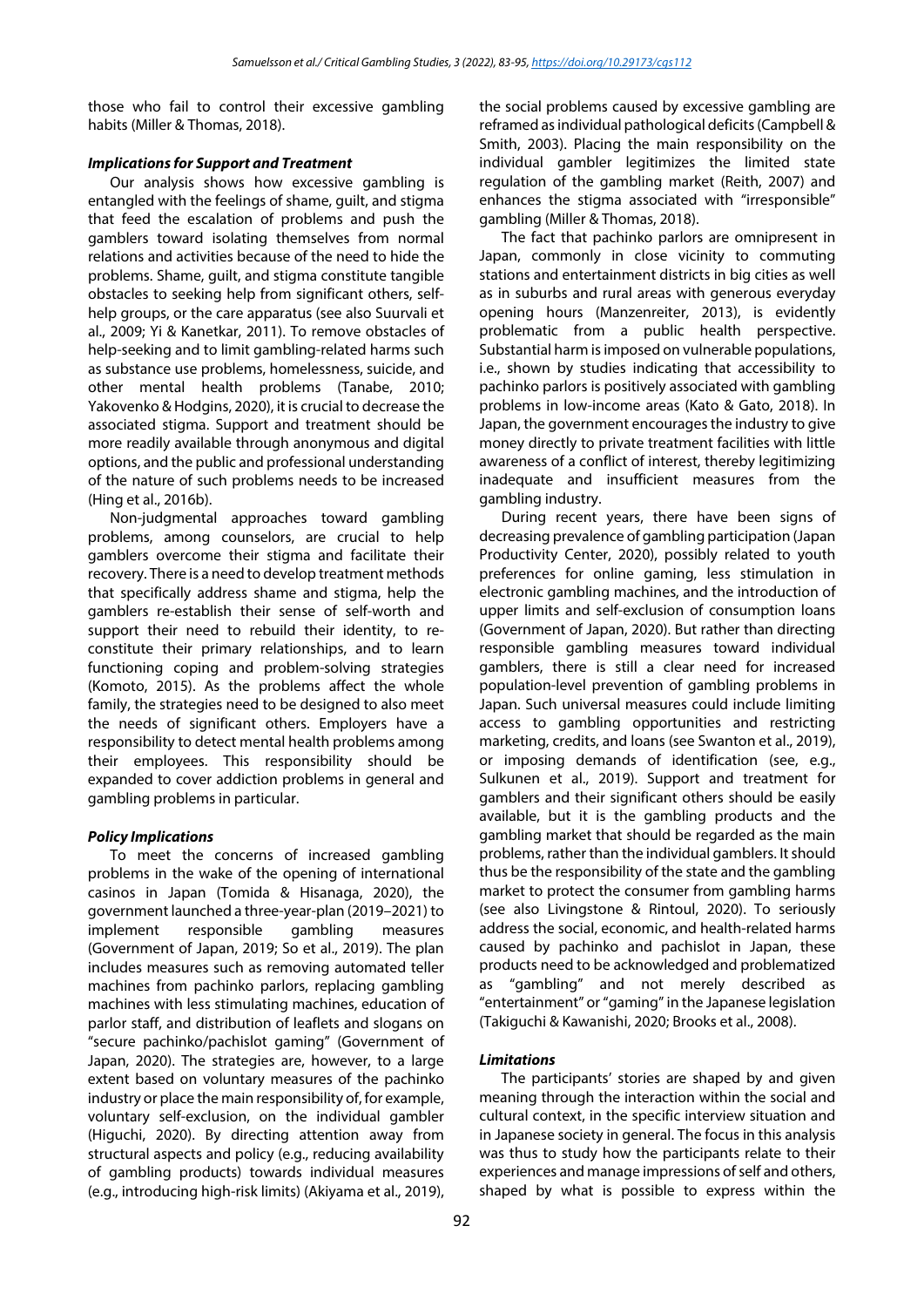treatment and self-help settings in which they were recruited. The analysis would have benefited from more interviews, also including gamblers who had not sought help for their predicaments, and significant others, which could have clarified their role in the recovery process. The translation process from Japanese to English language may have changed some meanings of shame, guilt, and stigma the participants attributed to gambling and recovery. Despite these limitations, our analysis contributes to increased understanding of the complexities of gambling problems in Japan. In future research, it would be important to study how self-help groups such as GA and Gam-Anon have been adjusted to fit in the specific Japanese context, and how shame, guilt, and stigma are addressed specifically in these settings. Lastly, we would like to emphasize the value and need of a deeper sociocultural approach towards the pachinko parlor, its environment, visitors and employees, similar to Kate Bedford's research on bingo capitalism (2019), to further understand the regulation of everyday life on the verge of pleasurable consumption and life-destroying addiction.

#### **References**

- Adams, P.J. & Rossen, F. (2012). A tale of missed opportunities: pursuit of a public health approach to gambling in New Zealand. *Addiction, 107*, 1051–1056. <https://doi.org/10.1111/j.1360-0443.2012.03800.x>
- Akiyama, K., Shinohara, K., Sakamoto, A., Shoun, A., Komoto, Y., Sato, T., Nishimura, N., Ishida, H., & Makino, N. (2019). Risk of gambling disorder based on participation level for the Japanese gambling games of pachinko and pachislot: A preliminary study. *International Gambling Studies*, *19*(1), 125–147. <https://doi.org/10.1080/14459795.2018.1520908>
- Alexius, S. (2017). Assigning responsibility for gambling-related harm: scrutinizing processes of direct and indirect consumer responsibilization of gamblers in Sweden. *Addiction Research & Theory, 25*(6), 462–475. <https://doi.org/10.1080/16066359.2017.1321739>
- Ando, S., Yamaguchi, S., Aoki, Y., & Thornicroft, G. (2013). Review of mental-health-related stigma in Japan. *Psychiatry and Clinical Neurosciences*, *67*(7), 471–82[. https://doi.org/10.1111/pcn.12086](https://doi.org/10.1111/pcn.12086)
- Bedford, K. (2019). *Bingo capitalism – the law and political economy of everyday gambling*. Oxford Scholarship Online. <https://doi.org/10.1093/oso/9780198845225.001.0001>

Blaszczynski, A., Collins, P., Fong, D. et al. (2011). Responsible gambling: General principles and minimal requirements. *Journal of Gambling Studies, 27*, 565–573. <https://doi.org/10.1007/s10899-010-9214-0>

Blumer, H. (1969). *Symbolic interactionism: Perspective and method*. Prentice Hall.

Brooks, G., Ellis, T., & Lewis, C. (2008). Pachinko: A Japanese addiction? *International Gambling Studies*, *8*(2), 193–205. <https://doi.org/10.1080/14459790802168958>

Campbell, C., & Smith, G. (2003). Gambling in Canada, from vice to disease to responsibility: A negotiated history. *Canadian Bulletin of Medical History*, *20(1),* 121–149. <https://doi.org/10.3138/cbmh.20.1.121>

Carroll, A., Rodgers, B., Davidson, T., & Sims, S. (2013). *Stigma and help-seeking for gambling problems*. Australian National University[. http://dx.doi.org/10.11575/PRISM/9777](http://dx.doi.org/10.11575/PRISM/9777)

Cassidy, R. (2020). *Vicious games: capitalism and gambling*. Pluto Press.

Cooley, C. H. (1992). *Human nature and the social order.* Scribner's.

- Corrigan, P. (2004). How stigma interferes with health care. *American Psychologist*, *59*(7), 614–625[. https://doi.org/10.1037/0003-](https://doi.org/10.1037/0003-066X.59.7.614) [066X.59.7.614](https://doi.org/10.1037/0003-066X.59.7.614)
- Doi, T. (1986). *The anatomy of self*. Kodansha International.
- Esping-Andersen G. (1997). Hybrid or unique? The Japanese welfare state between Europe and America. *Journal of European Social Policy*, *7*(3), 179–189. <https://doi.org/10.1177/095892879700700301>
- Francis, L. & Livingstone, C. (2021). Discourses of responsible gambling and gambling harm: observations from Victoria, Australia. *Addiction Research & Theory, 29*(3), 212–222. <https://doi.org/10.1080/16066359.2020.1867111>
- GA Japan Information Center. (n.d.). *Gamblers Anonymous Japan region*. Retrieved October 12, 2020 fro[m http://www.gajapan.jp/](http://www.gajapan.jp/)
- Gam-Anon. (n.d.). *Gam-Anon groups Japan*. Retrieved October 12, 2020 fro[m http://www.gam-anon.jp/group](http://www.gam-anon.jp/group)
- Gaming Technologies Association. (2020). *World count of gaming machines 2019*[. https://gamingta.com/the-world-count-of](https://gamingta.com/the-world-count-of-gaming-machines-2019/)[gaming-machines-2019/](https://gamingta.com/the-world-count-of-gaming-machines-2019/)
- Goffman, E. (1963). *Stigma: Notes on the management of spoiled identity*. Penguin.
- Government of Japan. (2019). *Basic plan for promoting gambling addiction measures 2019* (in Japanese). [https://www.kantei.go.jp/jp/singi/gambletou\\_izonsho/pdf/kiho](https://www.kantei.go.jp/jp/singi/gambletou_izonsho/pdf/kihon_keikaku_honbun.pdf) [n\\_keikaku\\_honbun.pdf](https://www.kantei.go.jp/jp/singi/gambletou_izonsho/pdf/kihon_keikaku_honbun.pdf)

Government of Japan. (2020). *The implementation process during the first year of Reiwa* (in Japanese). [https://www.kantei.go.jp/jp/singi/gambletou\\_izonsho/pdf/r01\\_](https://www.kantei.go.jp/jp/singi/gambletou_izonsho/pdf/r01_shintyoku_jyoukyou.pdf) [shintyoku\\_jyoukyou.pdf](https://www.kantei.go.jp/jp/singi/gambletou_izonsho/pdf/r01_shintyoku_jyoukyou.pdf)

- Higuchi, S. (2020). Casino opening, gambling disorder, and newly developed legislative measures targeting the disorder in Japan. *Psychiatry and Clinical Neuroscience, 74*, 165 –165. <https://doi.org/10.1111/pcn.12977>
- Higuchi, S., & Matsushita, S. (2017, September 29). Epidemiological survey on gambling addictions in Japan: An interim report on the investigation (in Japanese). *National Hospital Organization Kurihama Medical and Addiction Center.* [https://kurihama.hosp.go.jp/about/pdf/info\\_20171004.pdf](https://kurihama.hosp.go.jp/about/pdf/info_20171004.pdf)
- Hing, N., Nuske, E., Gainsbury, S., & Russell, A. (2016a). Perceived stigma and self-stigma of problem gambling: Perspectives of people with gambling problems. *International Gambling Studies*, *16*(1), 31–48[. https://doi.org/10.1080/14459795.2015.1092566](https://doi.org/10.1080/14459795.2015.1092566)
- Hing, N., Nuske, E., Gainsbury, S., Russell, A., & Breen, H. (2016b). How does the stigma of problem gambling influence help-seeking, treatment and recovery? A view from the counselling sector. *International Gambling Studies*, *16*(2), 263–280. <https://doi.org/10.1080/14459795.2016.1171888>
- Hing, N., Russell, A., Nuske, E., & Gainsbury, S. (2015). *The stigma of problem gambling: Causes, characteristics and consequences*. Victorian Responsible Gambling Foundation. [https://responsiblegambling.vic.gov.au/documents/351/Hing-](https://responsiblegambling.vic.gov.au/documents/351/Hing-Stigma-of-problem-gambling-2015.pdf)[Stigma-of-problem-gambling-2015.pdf](https://responsiblegambling.vic.gov.au/documents/351/Hing-Stigma-of-problem-gambling-2015.pdf)
- Horiuchi, Y., Sakamoto, A., Akiyama, K., Shoun, A., Nishimura, N., Shinohara, K., Komoto, Y., Sato, T., Ishida, H. & Makino, N. (2018). Prevalence of pachinko-pachislot playing disorder and the characteristics of individuals with the disorder: Analysis of national pachinko/pachislot survey results. *Open Journal of Psychiatry*, *8*(2), 120–130. <https://doi.org/10.4236/ojpsych.2018.82011>
- Imai, A. (2018). Casinos in Japan. *Lancet Psychiatry*, *5*(10), e25. [https://doi.org/10.1016/S2215-0366\(18\)30306-7](https://doi.org/10.1016/S2215-0366(18)30306-7)
- Ino, H., Iyama, A., & Takahashi, A. (2020). Online survey of gambling participation and problem gambling in Chiba city: Problem gambling rates may be strongly influenced by the administration mode. *Journal of Gambling Studies*, *36*(1), 957– 978. <https://doi.org/10.1007/s10899-020-09958-x>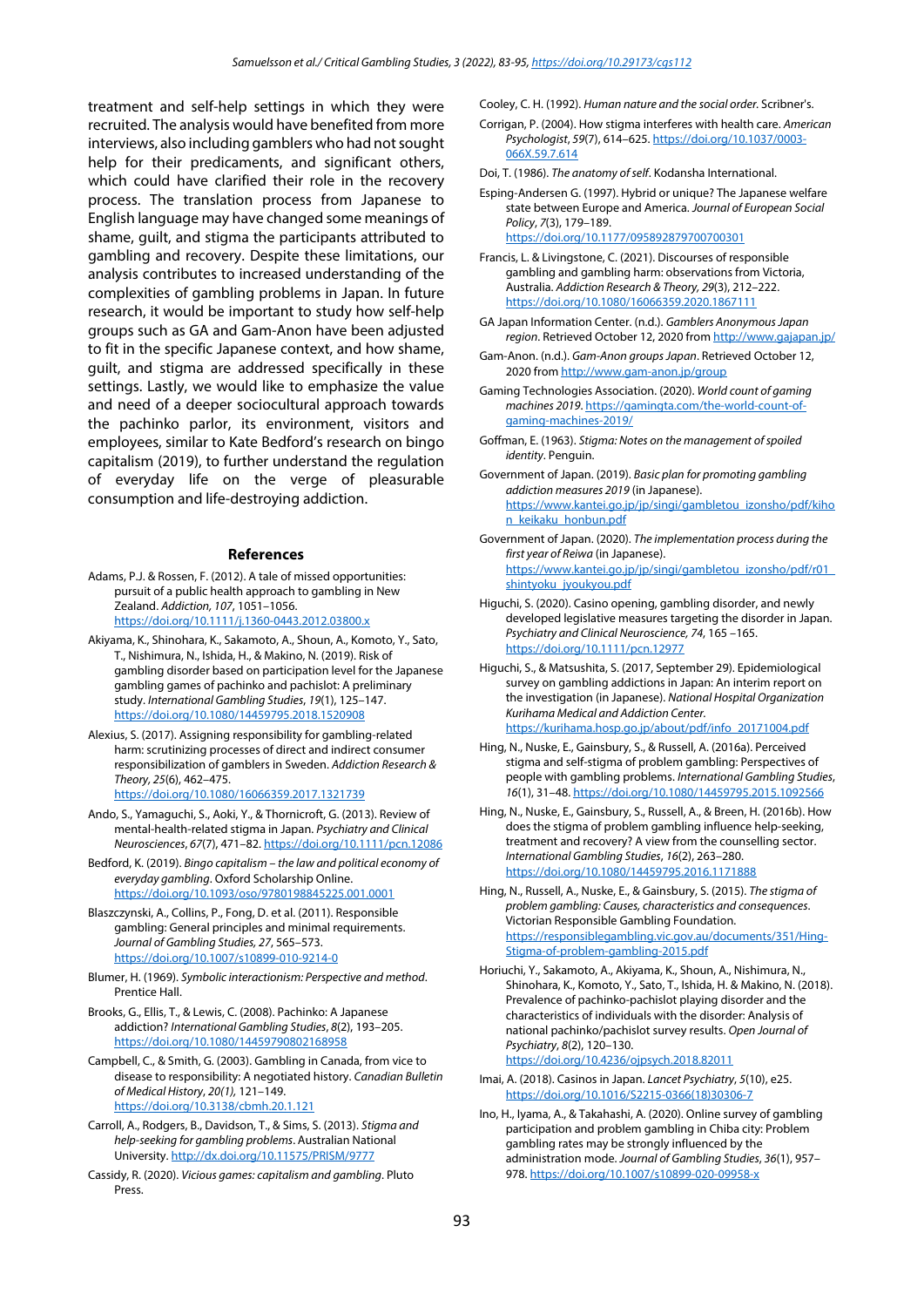- Ito, K. & Crutcher, P. A. (2014). Popular mass entertainment in Japan: manga, pachinko, and cosplay. *Symposium: Signs, Symbols, and Semiotics,* 51, 44–48. <https://doi.org/10.1007/s12115-013-9737-y>
- Japan Productivity Center. (2020). *White paper on leisure industry 2019*. Retrieved November 13, 2020 from [https://www.segasammy.co.jp/english/media/file/ir/managem](https://www.segasammy.co.jp/english/media/file/ir/management/market/market_data.pdf) [ent/market/market\\_data.pdf](https://www.segasammy.co.jp/english/media/file/ir/management/market/market_data.pdf)
- Japan Productivity Center. (2021). *White paper on leisure industry 2020*. Retrieved June 4, 2021 from <https://www.segasammy.co.jp/>
- Kamimura, S. (2020, February 20). Gambling addiction now covered by Japanese public health insurance. *Inside Asian Gaming*. [https://www.asgam.com/index.php/2020/02/20/gambling](https://www.asgam.com/index.php/2020/02/20/gambling-addiction-now-covered-by-japanese-public-health-insurance/)[addiction-now-covered-by-japanese-public-health-insurance/](https://www.asgam.com/index.php/2020/02/20/gambling-addiction-now-covered-by-japanese-public-health-insurance/)
- Kato, H. & Goto, R. (2018). Geographical accessibility to gambling venues and pathological gambling: an econometric analysis of pachinko parlours in Japan. *International Gambling Studies, 18*(1), 111–123.

<https://doi.org/10.1080/14459795.2017.1383503>

- Kohler Riessman, C. (2006). Narrative analysis*.* In V. Jupp (Ed.), *The Sage dictionary of social research methods* (pp. 186–189). Sage.
- Komoto, Y. (2014). Factors associated with suicide and bankruptcy in Japanese pathological gamblers. *International Journal of Mental Health and Addiction*, *12*(5), 600–606. <https://doi.org/10.1007/s11469-014-9492-3>
- Komoto, Y. (2015). Brief intervention based on Naikan therapy for a severe pathological gambler with a family history of addiction: Emphasis on guilt and forgiveness. *Asian Journal of Gambling Issues and Public Health*, *5*(2), 1–8. <https://doi.org/10.1186/s40405-015-0007-3>
- Lebra, T. (1983). Shame and guilt: A psychocultural view of the Japanese self. *Ethos*, *11*(3), 192–209.
- Livingstone, C., & Rintoul, A. (2020). Moving on from responsible gambling: A new discourse is needed to prevent and minimise harm from gambling. *Public Health*, *184*, 107–112. <https://doi.org/10.1016/j.puhe.2020.03.018>
- Loy, J., Grüne, B., Braun, B., Samuelsson, E., & Kraus, L. (2019). Helpseeking behaviour of problem gamblers: A narrative review. *Sucht*, 64, 259–272[. https://doi.org/10.1024/0939-5911/a000560](https://doi.org/10.1024/0939-5911/a000560)
- Lundberg, O., Yngwe, A. M., Stjärne, M. K., Elstad, J. I., Ferrarini, T., Kangas, O., Norström, T., Palme, J., Fritzell, J., and NEWS Nordic Expert Group. (2008). The role of welfare state principles and generosity in social policy programmes for public health: An international comparative study. *The Lancet*, 372, 1633–1640. [https://doi.org/10.1016/S0140-6736\(08\)61686-4](https://doi.org/10.1016/S0140-6736(08)61686-4)
- Manzenreiter, W. (2013). Playing against all odds: Pachinko and the culture of risk-taking in Japan's crisis economy. *Leisure Studies*, *32*(3), 283–298[. https://doi.org/10.1080/02614367.2011.652156](https://doi.org/10.1080/02614367.2011.652156)
- Matsushita, S., Nitta, C., & Toyama, T. (2021). *Fact-finding survey on gambling disorders and gambling-related problems.* Reiwa 2nd year research project on addiction. (In Japanese). <https://www.ncasa-japan.jp/docs/>
- Miceli, M., & Castelfranchi, C. (2018). Reconsidering the differences between shame and guilt. *Europe's Journal of Psychology,* 14(3), 710–733[. https://doi.org/10.5964/ejop.v14i3.1564](https://doi.org/10.5964/ejop.v14i3.1564)
- Miller, H. E., & Thomas, S. (2017). The "walk of shame": a qualitative study of the influences of negative stereotyping of problem gambling on gambling attitudes and behaviours. *International Journal of Mental Health and Addiction,* 15(6), 1284–1300. <https://doi.org/10.1007/s11469-017-9749-8>
- Miller, H. E., & Thomas, S. L. (2018). The problem with 'responsible gambling': impact of government and industry discourses on feelings of felt and enacted stigma in people who experience problems with gambling. *Addiction Research & Theory, 26*(2), 85– 94[. https://doi.org/10.1080/16066359.2017.1332182](https://doi.org/10.1080/16066359.2017.1332182)
- Ministry of Health, Labour and Welfare. (2019). *The outline of social welfare (public assistance) system.* (In Japanese) <https://www.mhlw.go.jp/content/12002000/000488808.pdf>
- Mori, T., & Goto, R. (2020). Prevalence of problem gambling among Japanese adults. *International Gambling Studies*, *20*(2), 231–239. <https://doi.org/10.1080/14459795.2020.1713852>
- Moriyama, N. (2016). Ethical, legal, and social issues (ELSI) in gambling disorder and its treatment*. Brain Nerve*, *68*(10), 1167– 1176[. https://doi.org/10.11477/mf.1416200570](https://doi.org/10.11477/mf.1416200570)
- Oka, T. (2013). Self-help groups in Japan: Historical development and current issues. *International Journal of Self-Help and Self-Care*, *7*(2), 217–232[. https://doi.org/10.1080/10852359409511197](https://doi.org/10.1080/10852359409511197)
- Orford, J. (2019). *The gambling establishment: challenging the power of the modern gambling industry and its allies*. Routledge.
- Penal Code. (n.d.) (Keiho) *Penal code act no. 45 of 1907*. Retrieved November 16, 2020 from [http://www.japaneselawtranslation.go.jp/law/detail\\_main?re=](http://www.japaneselawtranslation.go.jp/law/detail_main?re=&vm=02&id=1960) [&vm=02&id=1960](http://www.japaneselawtranslation.go.jp/law/detail_main?re=&vm=02&id=1960)
- Raylu, N., & Oei, T. (2004). Role of culture in gambling and problem gambling. *Clinical Psychology Review*, 23, 1087–1114. <https://doi.org/10.1016/j.cpr.2003.09.005>
- Reith, G. (2007). Gambling and the contradictions of consumption: A genealogy of the 'pathological' subject. *American Behavioral Scientist*, *51*(1), 33–55.

[https://doi.org/10.1177/0002764207304856](https://doi.org/10.1177%2F0002764207304856)

- Roberts, J., & Johnson, T. (2016). Problem gambling: How Japan could actually become the next Las Vegas. *UNLV Gaming Law Journal*, *6*(2), 176–198.
- Rockwell, G. & Amano, K. (2019). Pachinko: a case study in hybrid physical and virtual interface. *Journal of the Japanese Association for Digital Humanities, 4*(1), 72–89. [https://doi.org/10.17928/jjadh.4.1\\_72](https://doi.org/10.17928/jjadh.4.1_72)
- Room. R. (2005). Stigma, social inequality and alcohol and drug use. *Drug and Alcohol Review*, *24*, 143–155. <https://doi.org/10.1080/09595230500102434>
- Rose, N. (1999). *Governing the soul: The shaping of the private self.* Free Association Books.
- Samuelsson, E., Sundqvist, K., Binde, P. (2018). Configurations of gambling change and harm: Qualitative findings from the Swedish longitudinal gambling study (Swelogs). *Addiction Research & Theory, 26*, 514–524. <https://doi.org/10.1080/16066359.2018.1448390>
- Saraceno, C. (2016). Varieties of familialism: Comparing four southern European and East Asian welfare regimes. *Journal of European Social Policy*, *26*(4), 314–326. <https://doi.org/10.1177/0958928716657275>
- Scheff, T. (1990). *Microsociology: Discourse, emotion and social structure*. The University of Chicago Press.
- Scheff, T. (2003). Shame in self and society. *Symbolic Interaction*, *26*(2), 239–262[. https://doi.org/10.1525/si.2003.26.2.239](https://doi.org/10.1525/si.2003.26.2.239)
- Scheff, T. (2013). Goffman on emotions: The pride–shame system. *Symbolic Interaction*, *37*(1), 108–121. <https://doi.org/10.1002/symb.86>
- Schüll, N. (2012). *Addiction by design: Machine gambling in Las Vegas*. Princeton University Press. <https://doi.org/10.1515/9781400834655>
- So, R., Matsushita, S., Kishimoto, S., & Furukawa, T. A. (2019). Development and validation of the Japanese version of the problem gambling severity index. *Addictive Behaviors*, *98*, 1-6 (Article 105987). <https://doi.org/10.1016/j.addbeh.2019.05.011>
- Song, T. R. (2009). *Shame and guilt in the Japanese culture: A study of lived experiences of moral failures of Japanese emerging generation and its relation to the church missions in Japan*. [PhD. Thesis, Trinity International University]. ProQuest Dissertations Publishing.
- Sulkunen, P., Babor, T. F., Örnberg, J. C., Egerer, M., Hellman, M., Livingstone, C., Marionneau, V., Nikkinen, J., Orford, J., Room, R., & Rossow, I. (Eds.). (2019). *Setting limits: Gambling science, and public policy*. Oxford University Press. <https://doi.org/10.1093/oso/9780198817321.001.0001>